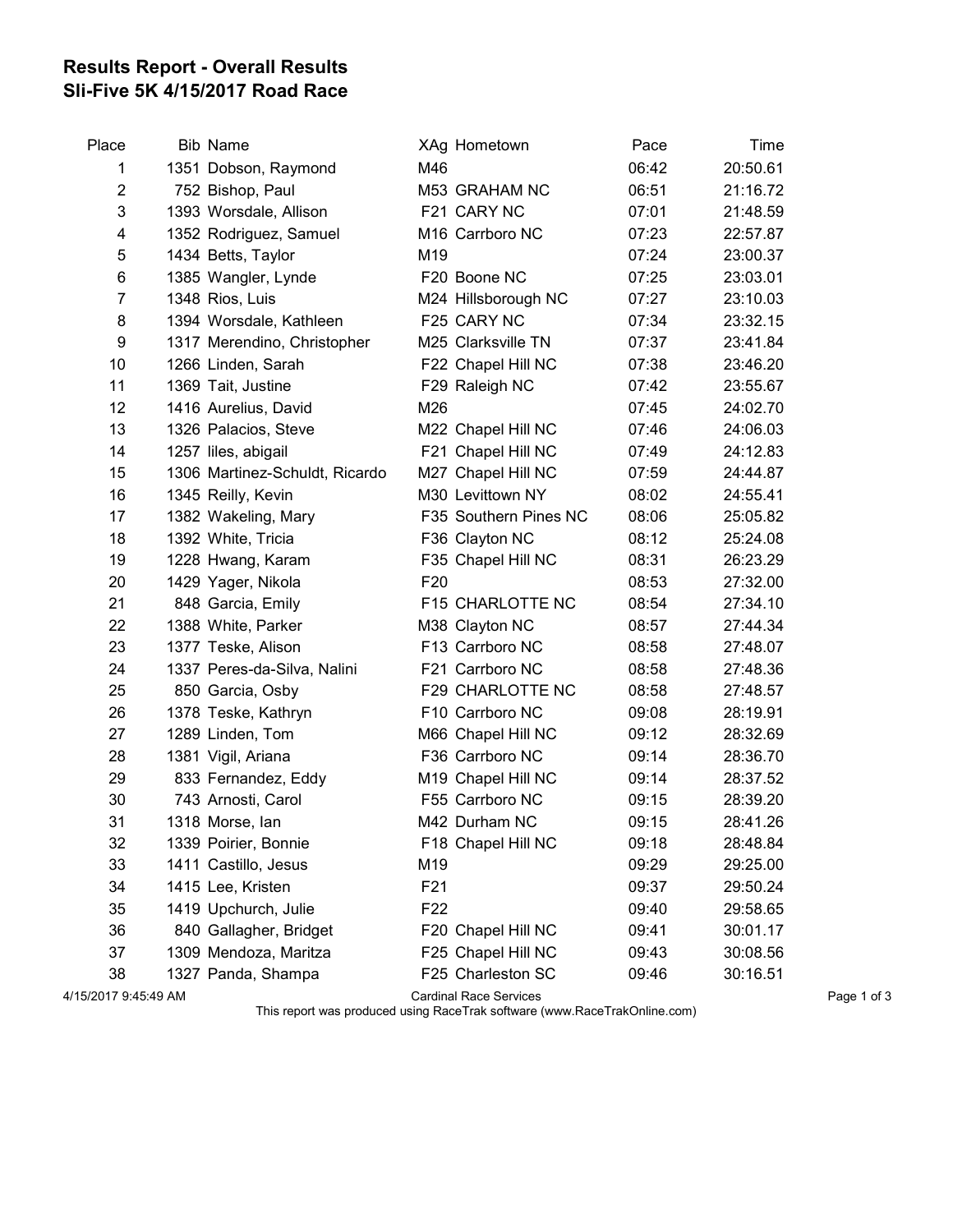| Place | <b>Bib Name</b>                                   |                | XAg Hometown            | Pace  | Time        |
|-------|---------------------------------------------------|----------------|-------------------------|-------|-------------|
| 39    | 1355 Rogers, Christy                              |                | F29 Durham NC           | 09:53 | 30:39.61    |
| 40    | 1379 van Hoorn, Jorien                            |                | F29 Carrboro NC         | 09:54 | 30:40.00    |
| 41    | 1384 Wangler, Kim                                 |                | F54 Boone NC            | 10:27 | 32:23.08    |
| 42    | 832 Estrada, Daniel                               |                | M21 Chapel Hill NC      | 10:39 | 32:59.49    |
| 43    | 1357 Sanchez-Lane, Gloria                         |                | F44 Durham NC           | 11:22 | 35:15.41    |
| 44    | 1290 Lozano Robledo, Lucia                        |                | F18 Carrboro NC         | 11:23 | 35:15.82    |
| 45    | 1353 Rodriguez Herrera, Steven                    |                | M14 Carrboro NC         | 11:23 | 35:16.46    |
| 46    | 814 Dillon, Amy                                   |                | F38 DURHAM NC           | 11:25 | 35:23.63    |
| 47    | 829 Dolbow, Alice                                 |                | F43 DURHAM NC           | 11:25 | 35:24.25    |
| 48    | 1319 Murphy, John                                 |                | M65 Sanford NC          | 11:30 | 35:38.89    |
| 49    | 1344 Reilly, Jennifer                             |                | F32 Levittown NY        | 11:32 | 35:44.17    |
| 50    | 1315 Mendoza, Serafin                             |                | M59 Chapel Hill NC      | 11:53 | 36:50.03    |
| 51    | 841 Garcia, Antonio                               |                | M53 CHARLOTTE NC        | 12:25 | 38:28.54    |
| 52    | 863 Gonzalez Verjan, X. Alejandra F36 Carrboro NC |                |                         | 12:35 | 39:00.73    |
| 53    | 1356 Rogers, Cindy                                |                | F56 Chapel Hill NC      | 13:05 | 40:33.61    |
| 54    | 1349 Robinson, Michelle                           |                | F37 Durham NC           | 13:15 | 41:05.47    |
| 55    | 828 Dixon, Krystyna                               |                | F59 RALEIGH NC          | 13:20 | 41:19.58    |
| 56    | 727 Aldana, Alvaro                                |                | M26 Washington DC       | 13:46 | 42:42.10    |
| 57    | 1424 Davis, Jeffery                               | M12            |                         | 14:07 | 43:47.07    |
| 58    | 1421 Lopez, Edy                                   | M40            |                         | 14:10 | 43:56.18    |
| 59    | 1425 Lopez, Giancarlo                             | M <sub>9</sub> |                         | 14:10 | 43:56.53    |
| 60    | 849 Garcia, Maria                                 |                | <b>F49 CHARLOTTE NC</b> | 14:40 | 45:29.18    |
| 61    | 1320 Murphy, Maura                                |                | F55 Chapel Hill NC      | 14:52 | 46:05.68    |
| 62    | 804 De Los Santos, Tania                          |                | F25 Raleigh NC          | 14:54 | 46:12.88    |
| 63    | 875 Harris, Caroline                              |                | F56 Pittsburgh PA       | 14:58 | 46:23.68    |
| 64    | 1175 Harris, Kathy                                | F61            |                         | 15:07 | 46:51.60    |
| 65    | 753 Byrd, Keith                                   | M51            |                         | 15:20 | 47:32.80    |
| 66    | 872 Guzman-Byrd, Kyle                             | M <sub>6</sub> |                         | 15:20 | 47:33.18    |
| 67    | 1397 Zachary, Dan                                 |                | M54 Chapel Hill NC      | 15:24 | 47:43.05    |
| 68    | 1239 Knutson, Lori                                |                | F45 Fayetteville NC     | 16:16 | 50:25.77    |
| 69    | 1233 Knutson, Garrett                             |                | M24 Fayetteville NC     | 16:17 | 50:29.42    |
| 70    | 1305 Lujan, Nan                                   |                | F36 Durham NC           | 16:18 | 50:32.72    |
| 71    | 1244 Lane, Isabella                               |                | F14 Chapel Hill NC      | 16:19 | 50:33.74    |
| 72    | 1240 Knutson, Travis                              |                | M44 Fayetteville NC     | 16:19 | 50:34.40    |
| 73    | 1336 Peres-da-Silva, Anil                         |                | M55 Carrboro NC         | 16:24 | 50:50.56    |
| 74    | 1697 Peres-da-Silva, Mary Patricia F53            |                |                         | 16:26 | 50:55.75    |
| 75    | 1188 Howell, Christine                            |                | F50 Durham NC           | 16:53 | 52:19.93    |
| 76    | 1407 Howell, Ed                                   |                | M59 Durham NC           | 16:53 | 52:20.09    |
| 77    | 754 Carley-Baxter, Lisa                           |                | F48 Durham NC           | 18:57 | 58:44.79    |
| 78    | 1383 walker, angel                                |                | M15 Sanford NC          | 19:28 | 01:00:20.69 |
| 79    | 1179 hernandez, oliver                            |                | M17 Carrboro NC         | 19:30 | 01:00:28.25 |

4/15/2017 9:45:50 AM Cardinal Race Services Page 2 of 3

This report was produced using RaceTrak software (www.RaceTrakOnline.com)